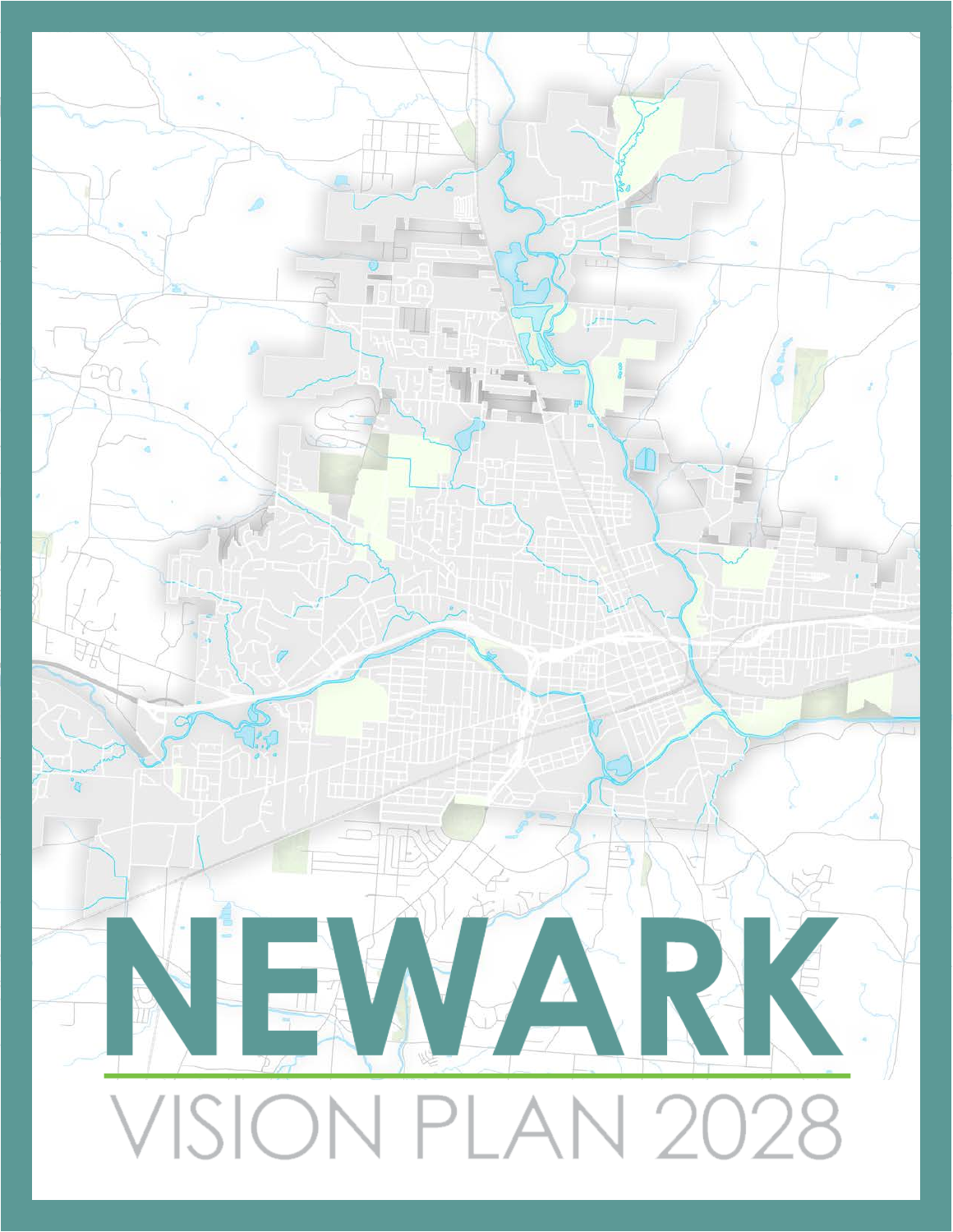# *ACKNOWLEDGEMENTS*

*Thank you to the many stakeholders who invested their time and expertise in the creation of this plan for the future of Newark.* 

| Ellie Akey         | Fred Ernest           | Mark Mauter            | Jack Pryor            |
|--------------------|-----------------------|------------------------|-----------------------|
| Mary Albright      | Duane Flowers         | Garry McAnally         | David Rhodes          |
| Nancy Anderson     | Carol Floyd           | Jerry McClain          | Jennifer Roberts      |
| Liz Argyle         | Shannon Gibson        | Scott McComb           | Denny Rogers          |
| Tom Atha           | Derek Good            | Jennifer McDonald      | Park Shai             |
| Steve Baum         | Andrew Guanciale      | Jeff McInturf          | Jack Stickle          |
| Jeremy Blake       | Jeff Hall             | Mike Menzer            | Nate Strum            |
| Ed Bohren          | Bob Handelman         | Doug Mill              | Deb Tegtmeyer         |
| Tim Bubb           | Connie Hawk           | Dan Moder              | Paul Thompson         |
| Bryan Campolo      | Sally Heckman         | Rob Montagnese         | David Trautman        |
| Mike Cantlin       | <b>Brandon Hess</b>   | Brian Morehead         | Doug Ute              |
| Phil Claggett      | Cheri Hottinger       | <b>Andrew Morrison</b> | Sarah Wallace         |
| Thad Claggett      | Dan Hunt              | Roney Murphy           | Adam Weinberg         |
| <b>Bonnie</b> Coe  | Pat Jeffries          | Jerry Newton           | Pattye Whisman        |
| Dan DeLawder       | Steve Layman          | Rev. Mike Noble        | Josh Wise             |
| Diane DeLawder     | Tim Lehman            | Robert O'Neill         | <b>Babette Wofter</b> |
| <b>Brent Dewey</b> | Roger Loomis          | Ann Peterson           | Jim Young             |
| Marcia Downes      | <b>Bill MacDonald</b> | Rick Platt             | Lee Zazworsky         |
| Don Ellington      | Joyce Malainy         | Kerri Postle           |                       |
| Ali Ernest         | Jim Matesich          | Doug Pricer            |                       |

PREPARED BY:



PREPARED FOR:



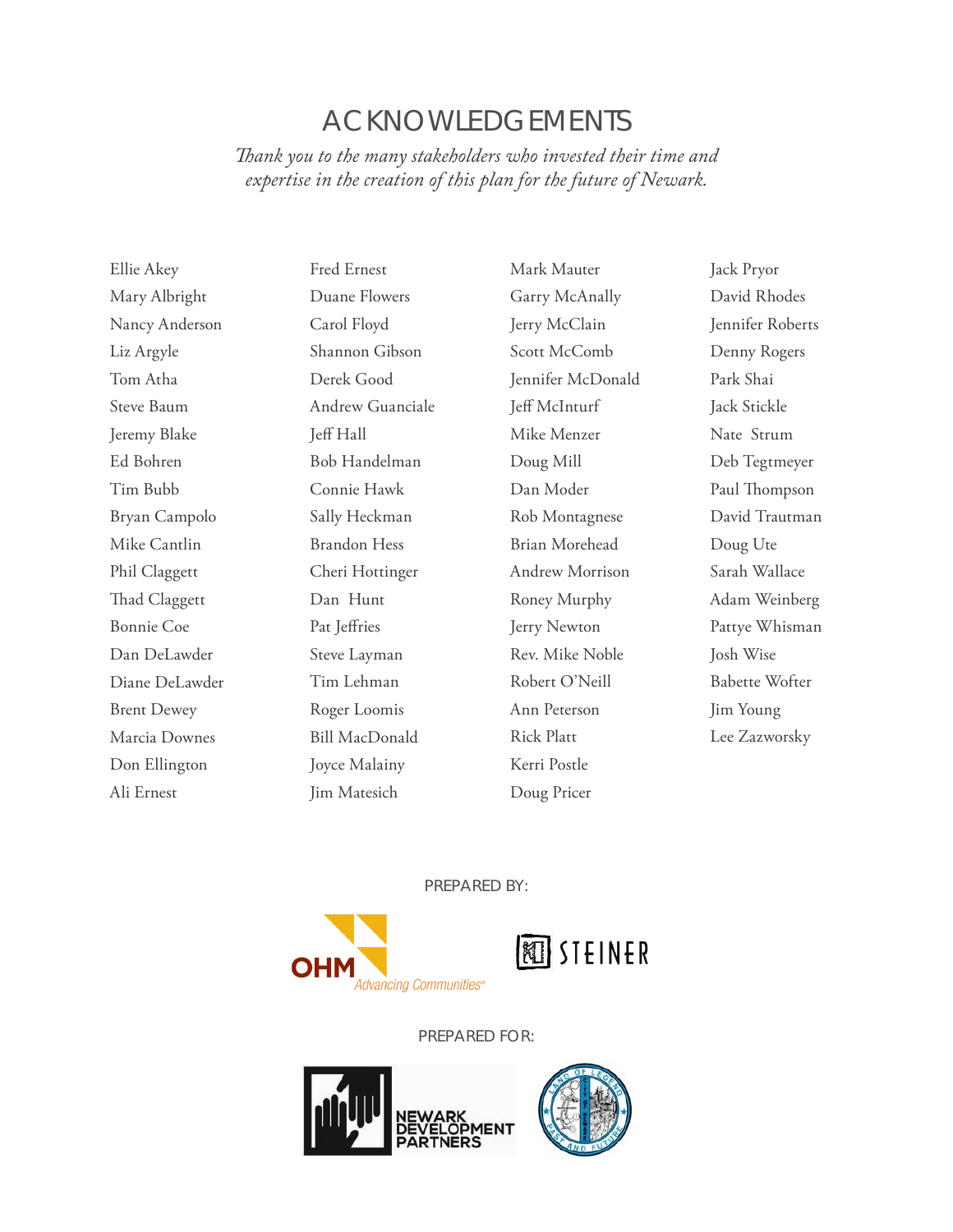

October 31, 2017

To the Citizens and Stakeholders of Newark,

Several months ago the Board of Newark Development Partners (NDP) recognized the need to more formally identify future priorities. We engaged OHM Advisors and Yaromir Steiner of Steiner + Associates to lead us through a comprehensive planning process. We owe them a great deal of gratitude for the professional direction provided.

The resulting Newark Vision Plan 2028 represents the aspirations of the community and local leadership. Numerous meetings occurred over 8 months, and included property owners, business owners, citizens, and elected and appointed officials from our Newark and Licking County governments.

Working together, a path has been identified that should help sustain our momentum and extend the progress we've experienced. Importantly, we should be able to build upon Newark's treasured historic charm already in place.

Seven important major areas of focus have been identified, which we have come to call our "7-Pillars":

| Image and Brand             | Public Safety               |  |
|-----------------------------|-----------------------------|--|
| Mobility and Transportation | Neighborhood Revitalization |  |
| <i>Vibrant Downtown</i>     | Arts & Recreation           |  |
| Quality Education           |                             |  |

Each of the Pillars is significant, and in pages that follow, objectives for each Pillar are captured. Only a few can be pursued at any point in time. The NDP Board will soon be asked to endorse the completed exercise and use the results to formalize the future agenda, subject of course, to change over time.

In creating Newark Vision Plan 2028, we demonstrate pride, commitment, and responsibility to our community. We are delighted with the serious efforts of those who participated in this meaningful exercise. We look forward to the upcoming weeks, months and years as this document comes to life.

Considerable opportunities exist for continued volunteer involvement as we pursue the objectives. With your help, we will continue the tradition of being one of Ohio's most forward-thinking and progressive communities. We hope you will join us for the journey!

Sincerely,

**Dan DeLawder Fred Ernest** Chairman of Board Executive Director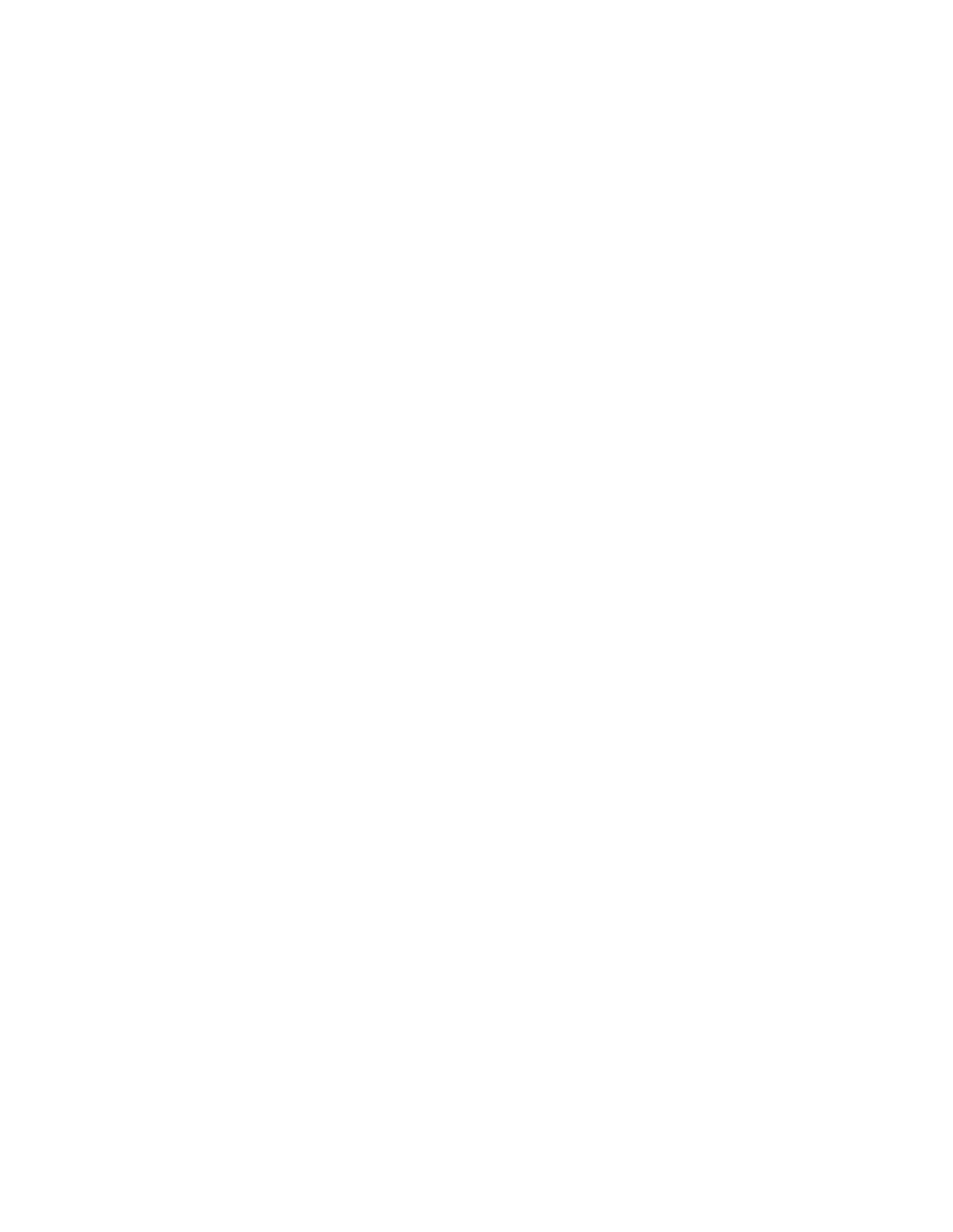# **OCTOBER 2017** *Executive Summary*



## **OVERVIEW**

The Newark Vision Plan 2028 is a partnership between Newark Development Partners (NDP), local stakeholders, and the City of Newark. This plan has been holistically informed by the intuitive knowledge of the community, and technically informed by an examination of physical, economic, and social trends of the city and region. The end result is a plan that is calibrated to the pulse of Newark. It is designed to be used as a tool to guide and inform the community and local leaders in making collective decisions that work toward a common future over the next ten years.

## **CREATING A VISION**

There are many benefits to creating a vision. First and foremost, it provides a comprehensive guide to help drive future policies, practices, and investments in the community. Additionally a vision:

- Breaks people out of current perspectives to consider new alternatives
- Promotes engagement of local organizations and community members
- Alerts stakeholders to needed change in the community and its policies
- Builds continuity between multiple initiatives and partnerships
- Provides direction for where and how local investments should be made
- Encourages openness to creative solutions from a variety of sources
- Creates ownership through involvement in the creation of the plan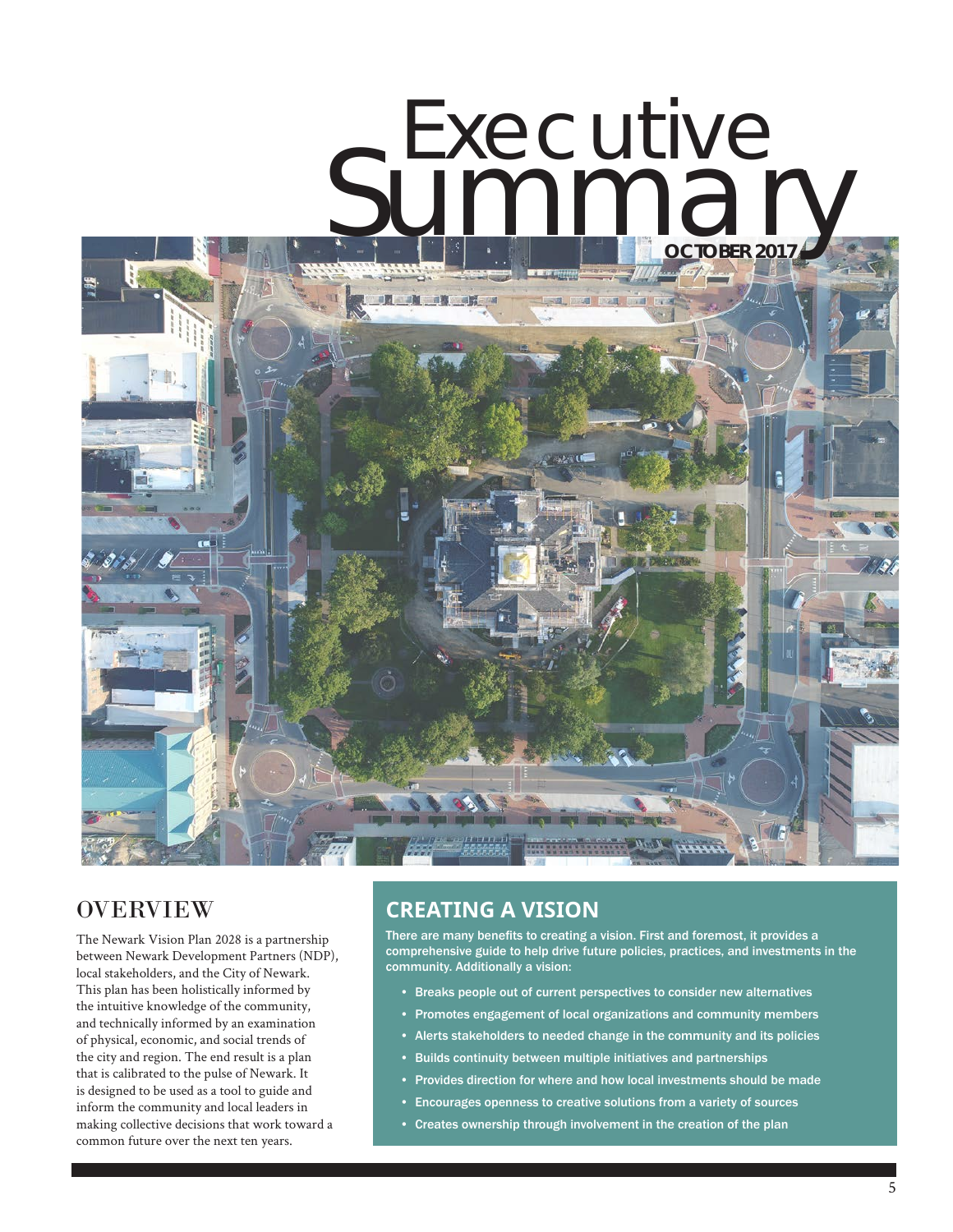# What is a Vision Plan?

Ours is the culmination of a community-wide and community-driven effort to plan for the future, creating new partnerships, identifying important and potentially transformative projects, and aligning resources to create change.

# Creating the Vision

Visioning involves the examination of the potential of a community, place, region, or district. It is an engaging process that brings people from various walks of life together to discuss their ideas and aspirations for the future. These aspirations can focus on anything from the environment, economy, infrastructure, education, recreation, culture, or any other issue that is important to those who live, work, and play in the community.

The visioning process uses a variety of tools to build consensus around a desired outcome, future, or image. The process is built extensively on public and stakeholder involvement. It engages residents and stakeholders in fun and dynamic ways to share their visions for the future, and strategize how they would like to see that future become reality. The results of these exercises become the foundation of the vision.

# Why Have a Vision?

The visioning process helps communities, organizations, and individuals identify what is important to them, their ideas and plans for the future, and more importantly, how to make those ideas a reality. Visioning helps communities identify and reach goals that are otherwise not discussed and ensure they are built on a foundation of collaboration.

It is critical to have a vision to achieve the following:

- » **Creating** shared goals for the future;
- » **Identifying** ways to implement shared goals;
- » **Building** goodwill and understanding between groups that rely on each other;

HAT IS YOUR FAVORITE THING ARE<br>Sould life of the state party and the THING ARE

- » **Giving** people ownership in their community; and,
- » **Developing** new leaders in the community.



WEARNESSESH N





Plus Priorities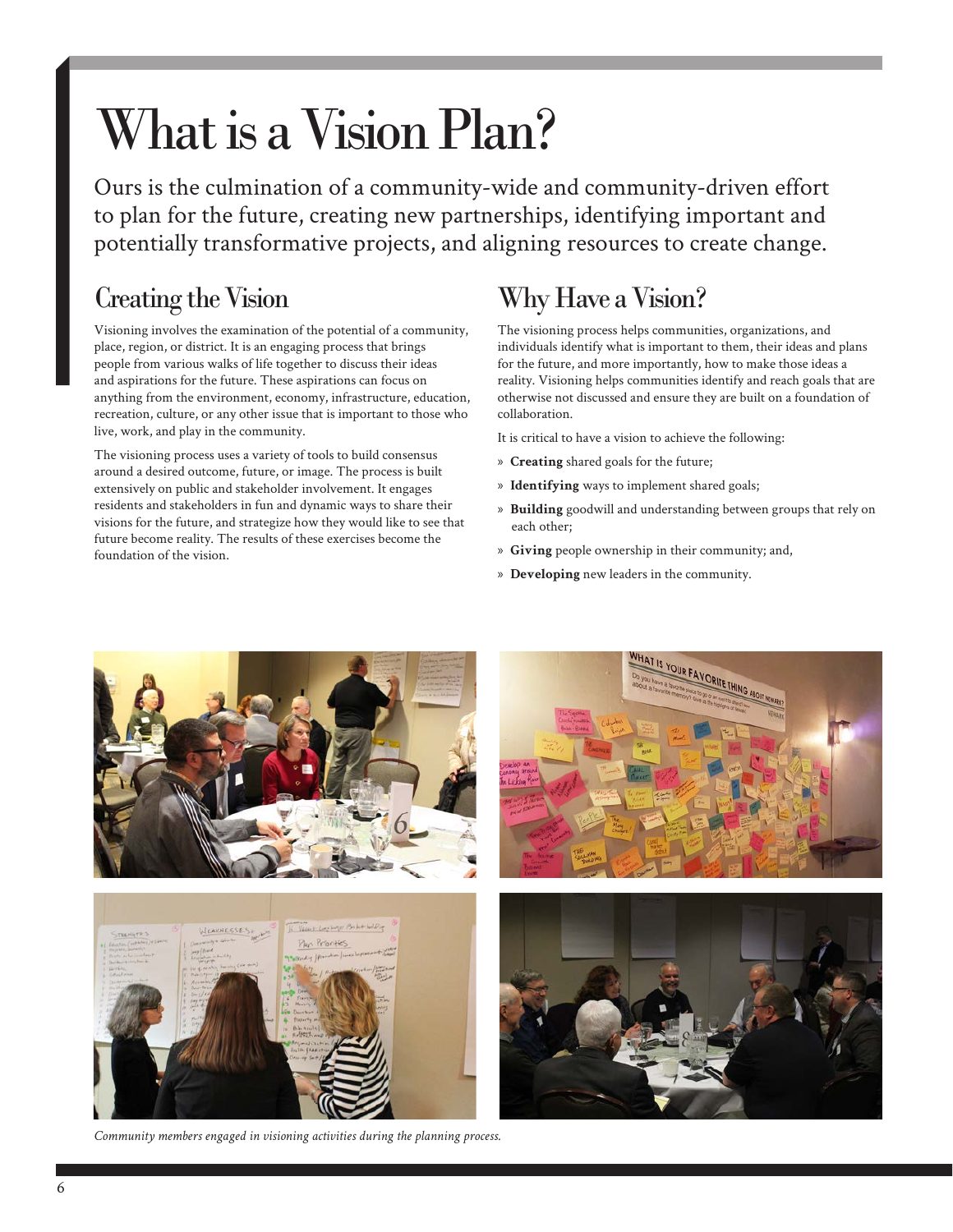# The Planning Process

An inclusive and transparent planning process was used to gather ideas and feedback from the public over the course of eight months.



## Who Was Involved?

#### *Local Leadership*

Newark Development Partners (NDP) identified a need in the community for a long term vision for the future and have championed the creation of this plan to fulfill that need. Along with assistance from the City of Newark, NDP was key in gathering many of the community's best and brightest stakeholders to convene and strategize together to create a ten year blueprint for the future of Newark.

#### *Steering Committee*

*This graphic illustrates the planning process showing the general timeline and how the community and steering committee were engaged.*

THE SUBGROUPS (SG)

TASKS FOCUSED ON ENGAGING THE ENTIRE COMMUNITY (PM)

TASKS FOCUSED ON ENGAGING THE STEERING COMMITTEE (SC)

TASKS FOCUSED ON ENGAGING

A group of Newark community members, residents, and business people were assembled to guide and inform the planning process. They served as developers, champions, and ultimately long-term stewards of the plan. Midway through the planning process, the group was encouraged to identify areas of the plan they would be most interested in developing further. They were asked to meet outside of the larger group in subgroups to discuss those key areas in more detail and create vision statements, pointed objectives and actions for implementation.

#### *General Public*

Input from the community drives the plan's vision and initiatives. The public was invited to two community meetings, one to gather ideas and insight into the needs and wants of the community, and a second to test the outcome of the planning process and create excitement for the next steps in implementation of the plan.

If unable to attend these public gatherings, people were encouraged to visit the project website, which was used to host a community survey, a virtual version of the public meeting activities, and disseminate information throughout the planning process.

#### *Consultant Team*

OHM Advisors and Steiner + Associates were retained to guide the planning process. Steiner + Associates is a renown real estate development firm that has been creating innovative mixed-use developments since 1993. OHM Advisors is an integrated engineering, architecture, and planning firm specializing in community involvement and urban design.



7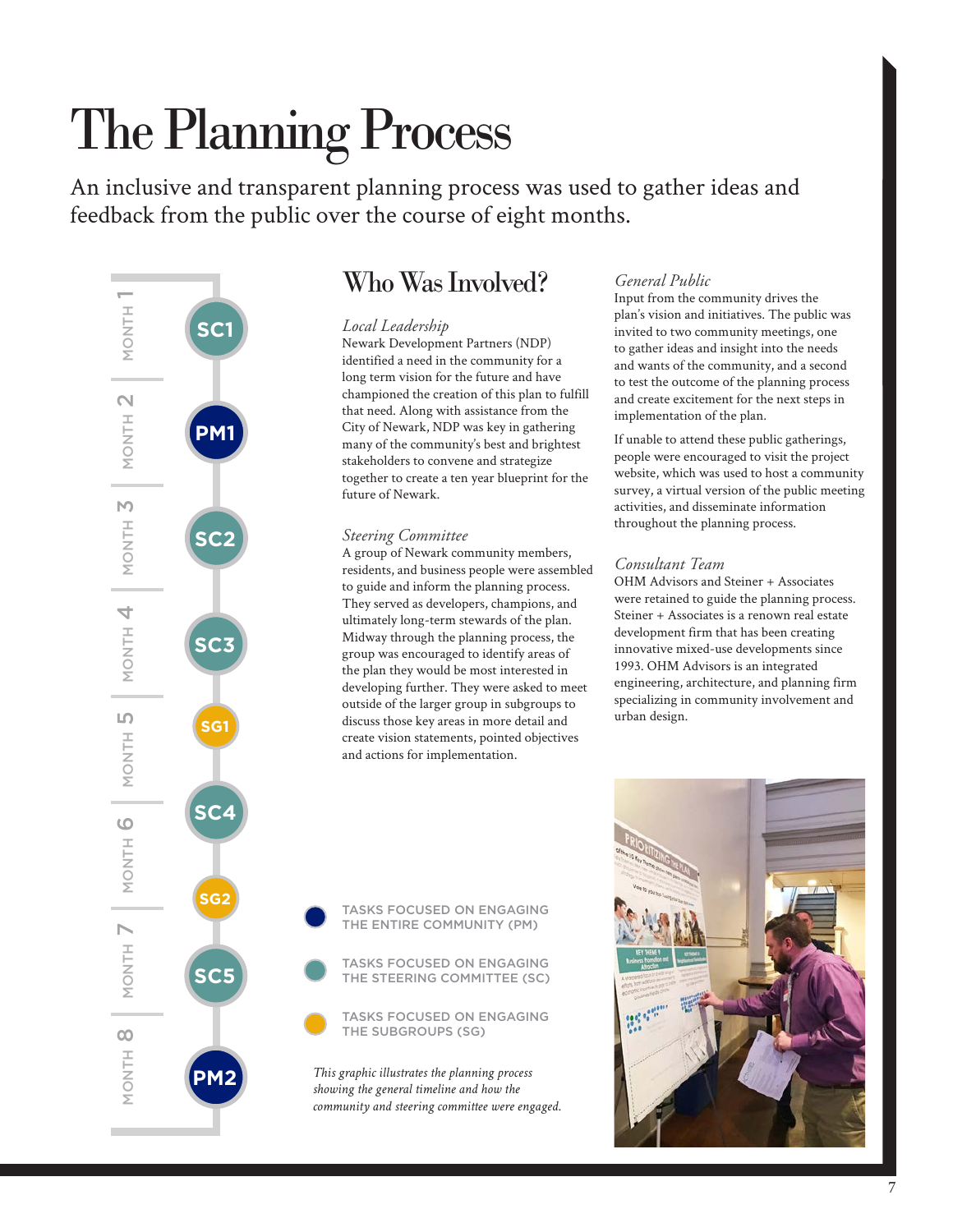# Plan Framework

The Plan has been designed to be concise and actionable, with much of the supporting materials located in the Appendix. The Plan has been organized around seven key themes, or pillars, shown right. Each of these key themes has survey results, research, and existing conditions data associated with it and available in the Appendix for further review.

Throughout the planning process, the steering committee and subgroups met and discussed the various themes, strategizing the long-term goals as well as the immediate next steps needed to achieve measurable success. The work of these groups was then augmented with further recommendations, examples, and case studies by the planning team to create this Plan.

As a key part of the planning process, each of the groups crafted a vision statement to encapsulate the long-term goals of the pillar. Participants were then asked to sign a pledge indicating their commitment to this vision statement and the success of the group.

The vision statement was used to guide the development of various objectives, or long-term goals, and the incremental action steps needed for implementation. Supporting material was provided in the form of background history of an initiative, regional case studies and examples from which to model implementation, and recommendations based on present and future trends in planning and urban development.

**PILLARS OBJECTIVES**

Overarching themes

Long-term goals

**ACTIONS** Strategic steps for incremental implementation

# **PLAN PILLARS**

- **1. IMAGE AND BRAND**
- **2. PUBLIC SAFETY**
- **3. MOBILITY AND TRANSPORTATION**
- **4. NEIGHBORHOOD REVITALIZATION**
- **5. VIBRANT DOWNTOWN**
- **6. ARTS & RECREATION**
- **7. QUALITY EDUCATION**

# Putting the Plan into Action

This plan is meant to serve as a working document to guide community stakeholders in actionable next steps to create local change. The implementation of the plan should be guided by an action committee: a committee of local leaders and community members committed to improving the quality of life in Newark.

The action committee may be made up of members from the project steering committee, and associated subgroups, but is encouraged to include additional stakeholders from the community as needed. It is recommended that the individual committees begin working on the priority objective promptly and meet quarterly to discuss implementation tactics. The larger action plan committee of seven subgroups is recommended to meet as a whole annually or semiannually to report on progress, challenges, setbacks, and potential

shifts in the implementation process. As noted, each priority objective is to be completed first. As tasks are completed, the groups are encouraged to continue their work and begin implementing the subsequent objectives and actions, as found in the Appendix.

It is intended that the action plan committee act as representatives and stewards of the plan, creating connections to interested parties and achieving success through their day-to-day work. NDP should continue to serve as the overall conductor of the process, organizing the action plan committee, and the annual or semi-annual meetings.

**A member of the NDP Board of Directors will be responsible for monitoring each of the subgroups as the chair of the action plan committee.**